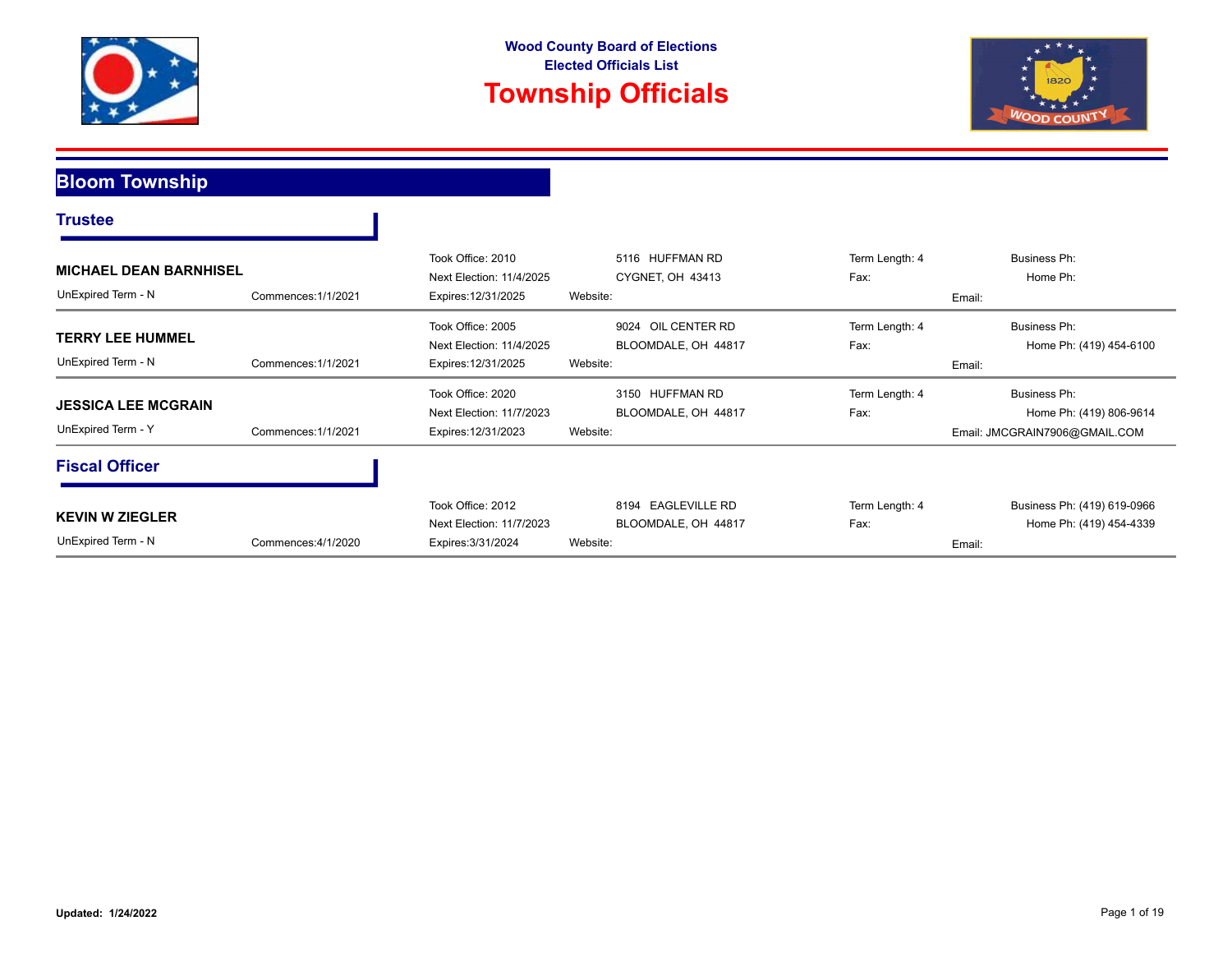



#### **Center Township**

| <b>Trustee</b>                                 |                     |                                                                      |                                                                                                          |                        |        |                                                                                   |
|------------------------------------------------|---------------------|----------------------------------------------------------------------|----------------------------------------------------------------------------------------------------------|------------------------|--------|-----------------------------------------------------------------------------------|
| <b>DALE RONALD BROWN</b><br>UnExpired Term - N | Commences: 1/1/2020 | Took Office: 2003<br>Next Election: 11/7/2023<br>Expires: 12/31/2023 | CARTER RD<br>17441<br>BOWLING GREEN, OH 43402<br>Website: www.woodcountytownships.com/Center-home.htm    | Term Length: 4<br>Fax: | Email: | Business Ph: (419) 352-6733<br>Home Ph:                                           |
| <b>RICHARD K ENGLE</b><br>UnExpired Term - N   | Commences: 1/1/2022 | Took Office: 2014<br>Next Election: 11/4/2025<br>Expires: 12/31/2025 | 17123 BARR RD<br>BOWLING GREEN, OH 43402<br>Website: https://woodcountytownships.com/townships/center/   | Term Length: 4<br>Fax: | Email: | Business Ph: (419) 352-4639<br>Home Ph: (419) 348-7964                            |
| <b>DOUGLAS W WULFF</b><br>UnExpired Term - N   | Commences: 1/1/2022 | Took Office: 2014<br>Next Election: 11/4/2025<br>Expires: 12/31/2025 | 11300 KRAMER RD<br>BOWLING GREEN, OH 43402<br>Website: https://woodcountytownships.com/townships/center/ | Term Length: 4<br>Fax: | Email: | Business Ph:<br>Home Ph: (419) 352-2565                                           |
| <b>Fiscal Officer</b>                          |                     |                                                                      |                                                                                                          |                        |        |                                                                                   |
| <b>JILL M FOOS</b><br>UnExpired Term - N       | Commences: 4/1/2020 | Took Office: 2012<br>Next Election: 11/7/2023<br>Expires: 3/31/2024  | 17100 CARTER RD<br>BOWLING GREEN, OH 43402<br>Website: www.woodcountytownships.com/Center-home.htm       | Term Length: 4<br>Fax: |        | Business Ph: (419) 348-7964<br>Home Ph: (419) 352-7730<br>Email: jfoos@amplex.net |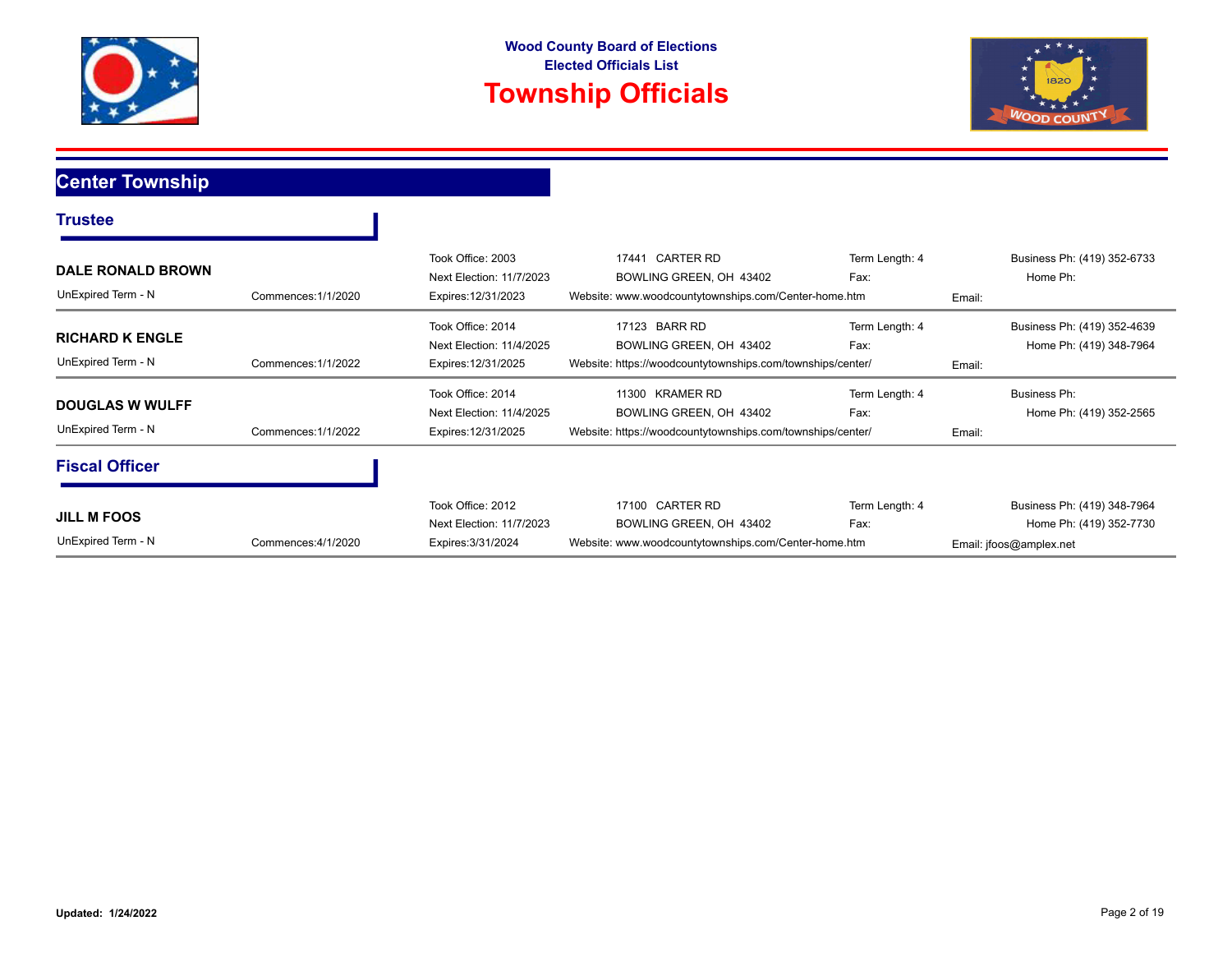



#### **Freedom Township**

| <b>Trustee</b>                                    |                     |                                                                      |                                                                                                        |                        |        |                                                                                          |
|---------------------------------------------------|---------------------|----------------------------------------------------------------------|--------------------------------------------------------------------------------------------------------|------------------------|--------|------------------------------------------------------------------------------------------|
| <b>DAVID R BRUNING</b><br>UnExpired Term - N      | Commences: 1/1/2022 | Took Office: 2014<br>Next Election: 11/4/2025<br>Expires: 12/31/2025 | 446 HICKORY ST<br>PEMBERVILLE, OH 43450<br>Website: https://woodcountytownships.com/townships/freedom/ | Term Length: 4<br>Fax: | Email: | Business Ph: (419) 287-4626<br>Home Ph: (419) 309-7970                                   |
| <b>RICHARD CHAS RAHE JR</b><br>UnExpired Term - N | Commences: 1/1/2022 | Took Office: 2010<br>Next Election: 11/4/2025<br>Expires: 12/31/2025 | <b>PO BOX 777</b><br>PEMBERVILLE, OH 43450<br>Website: www.woodcountytownships.com/freedom-home.htm    | Term Length: 4<br>Fax: | Email: | Business Ph: (419) 287-4626<br>Home Ph: (419) 287-4979                                   |
| <b>KENT ALAN SCHUERMAN</b><br>UnExpired Term - N  | Commences: 1/1/2020 | Took Office: 2007<br>Next Election: 11/7/2023<br>Expires: 12/31/2023 | KAHLER RD<br>1550<br>PEMBERVILLE, OH 43450<br>Website: www.woodcountytownships.com/freedom-home.htm    | Term Length: 4<br>Fax: | Email: | Business Ph: (419) 287-1005<br>Home Ph: (419) 287-4626                                   |
| <b>Fiscal Officer</b>                             |                     |                                                                      |                                                                                                        |                        |        |                                                                                          |
| <b>JULIE CHRISTINE GETZ</b><br>UnExpired Term - N | Commences: 1/1/2020 | Took Office: 2020<br>Next Election: 11/7/2023<br>Expires: 12/31/2023 | 1738 KAHLER RD<br>PEMBERVILLE, OH 43450<br>Website: www.woodcountytownships.com/freedom-home.htm       | Term Length: 4<br>Fax: |        | Business Ph: (419) 287-4626<br>Home Ph: (419) 287-4907<br>Email: freedomclerk@amplex.net |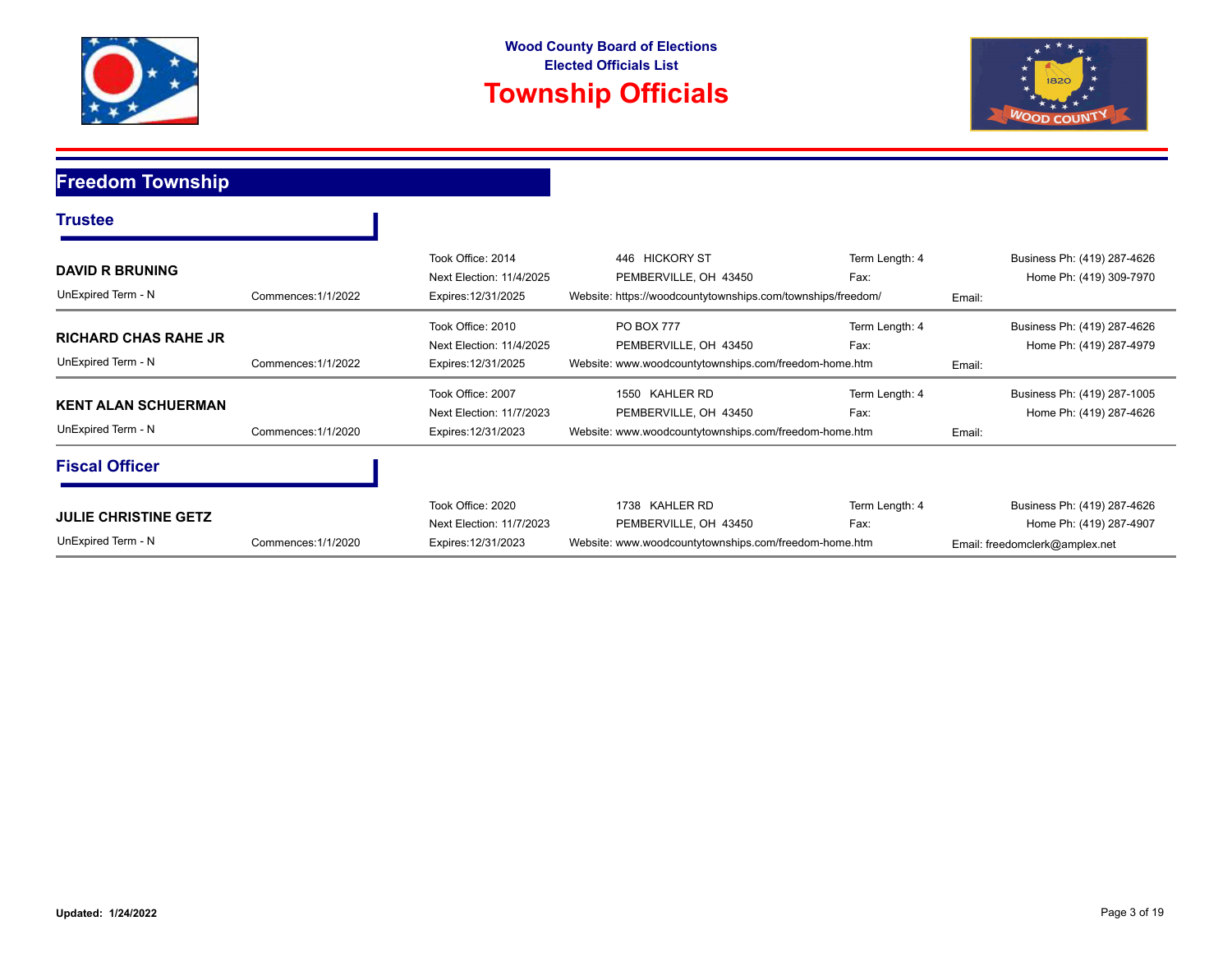



### **Grand Rapids Township**

| Trustee                                          |                     |                                                                      |                                                                                                               |                        |        |                                                        |
|--------------------------------------------------|---------------------|----------------------------------------------------------------------|---------------------------------------------------------------------------------------------------------------|------------------------|--------|--------------------------------------------------------|
| <b>DAVID L CHAMBERLAIN</b><br>UnExpired Term - N | Commences: 1/1/2022 | Took Office: 2018<br>Next Election: 11/4/2025<br>Expires: 12/31/2025 | 15355 CUSTAR RD<br>GRAND RAPIDS, OH 43522<br>Website: https://woodcountytownships.com/townships/grand-rapids/ | Term Length: 4<br>Fax: | Email: | Business Ph: (419) 346-9757<br>Home Ph: (419) 260-2531 |
| <b>RITA L FOOS</b><br>UnExpired Term - N         | Commences: 1/1/2020 | Took Office: 2016<br>Next Election: 11/7/2023<br>Expires: 12/31/2023 | 15665 WAPAKONETA RD<br>GRAND RAPIDS, OH 43522<br>Website: www.woodcountytownships.com/grand-rapids-home.htm   | Term Length: 4<br>Fax: | Email: | Business Ph:<br>Home Ph: (419) 832-6011                |
| <b>IKE M TOPP</b><br>UnExpired Term - N          | Commences: 1/1/2022 | Took Office: 2018<br>Next Election: 11/4/2025<br>Expires: 12/31/2025 | 3RD ST<br>24466<br>GRAND RAPIDS, OH 43522<br>Website: https://woodcountytownships.com/townships/grand-rapids/ | Term Length: 4<br>Fax: | Email: | Business Ph: (419) 346-9757<br>Home Ph: (419) 261-1864 |
| <b>Fiscal Officer</b>                            |                     |                                                                      |                                                                                                               |                        |        |                                                        |
| <b>CARY J LONG</b><br>UnExpired Term - N         | Commences: 4/1/2020 | Took Office: 2003<br>Next Election: 11/7/2023<br>Expires: 3/31/2024  | 23132 WINTERGREEN RD<br>GRAND RAPIDS, OH 43522<br>Website: www.woodcountytownships.com/grand-rapids-home.htm  | Term Length: 4<br>Fax: | Email: | Business Ph: (419) 832-0140<br>Home Ph: (419) 346-9757 |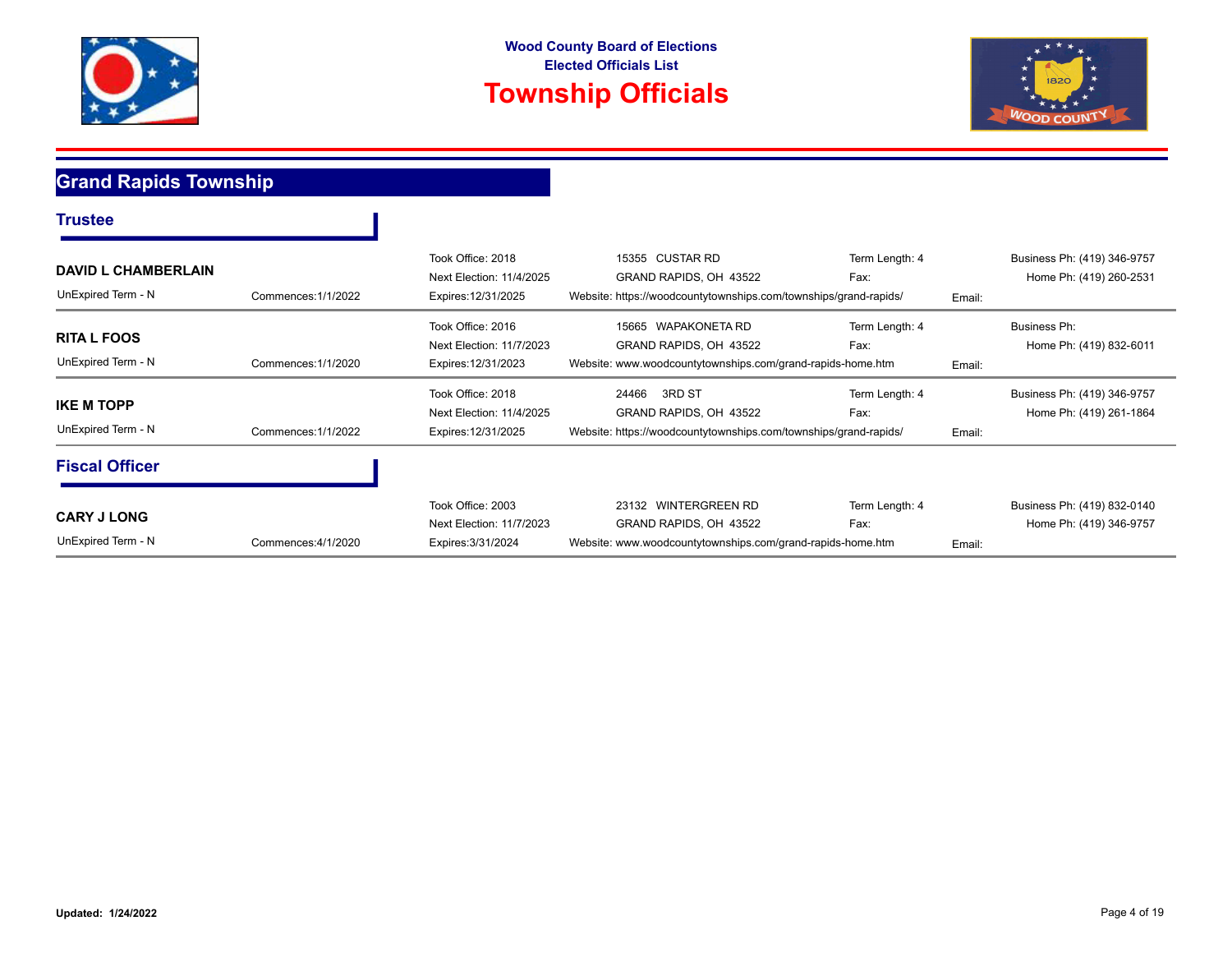



**Henry Township**

| <b>CLIFFORD G BRUMBAUGH JR</b><br>UnExpired Term - N | Commences: 1/1/2020 | Took Office: 2020<br>Next Election: 11/7/2023<br>Expires: 12/31/2023 | 16864 OIL CENTER RD<br>CYGNET, OH 43413<br>Website: www.woodcountytownships.com/henry-home.htm                | Term Length: 4<br>Fax: | Home Ph:<br>Email:                | Business Ph: (419) 257-2847                            |
|------------------------------------------------------|---------------------|----------------------------------------------------------------------|---------------------------------------------------------------------------------------------------------------|------------------------|-----------------------------------|--------------------------------------------------------|
| <b>JAMES P CASEY</b><br>UnExpired Term - N           | Commences: 1/1/2022 | Took Office: 2022<br>Next Election: 11/4/2025<br>Expires: 12/31/2025 | QUARRY RD<br>707<br>N BALTIMORE, OH 45872<br>Website: https://woodcountytownships.com/townships/henry/        | Term Length: 4<br>Fax: | Home Ph:<br>Email:                | Business Ph: (419) 257-2495                            |
| <b>JAMES L WYMER JR</b><br>UnExpired Term - N        | Commences: 1/1/2022 | Took Office: 2006<br>Next Election: 11/4/2025<br>Expires: 12/31/2025 | POBOX <sub>65</sub><br>NORTH BALTIMORE, OH 45872<br>Website: https://woodcountytownships.com/townships/henry/ | Term Length: 4<br>Fax: | Email:                            | Business Ph: (419) 257-2495<br>Home Ph: (419) 257-3341 |
| <b>Fiscal Officer</b>                                |                     |                                                                      |                                                                                                               |                        |                                   |                                                        |
| <b>MATTHEW H DAVIS</b><br>UnExpired Term - N         | Commences: 4/1/2020 | Took Office: 2012<br>Next Election: 11/7/2023<br>Expires: 3/31/2024  | 16360 OHIO OIL RD<br>CYGNET, OH 43413<br>Website: www.henrytownship.com                                       | Term Length: 4<br>Fax: | Email: henry township@hotmail.com | Business Ph: (419) 257-2495<br>Home Ph: (419) 308-5807 |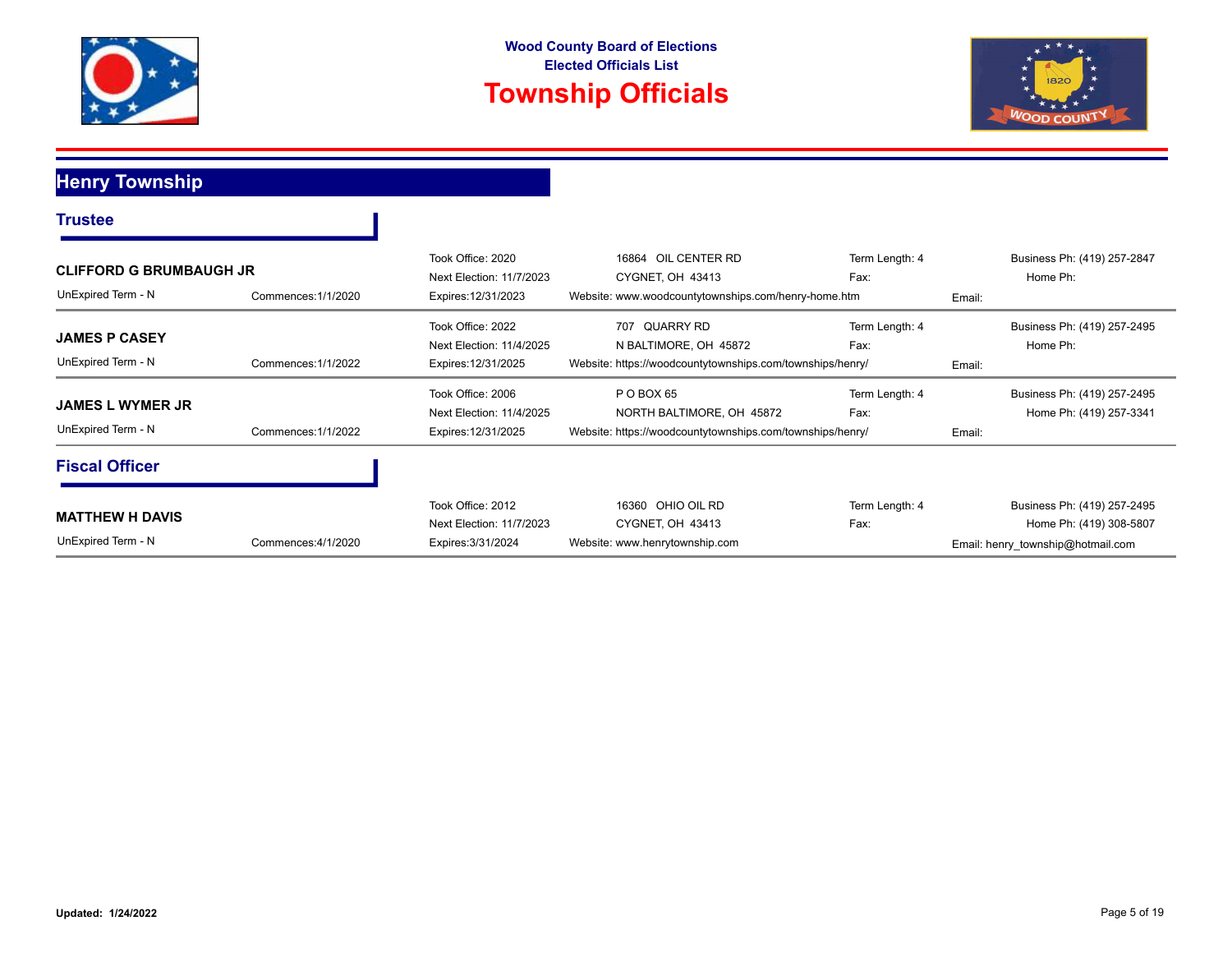



**Jackson Township**

| <b>BRENDYN LEE GEORGE</b><br>UnExpired Term - N    | Commences: 1/1/2020 | Took Office: 2003<br>Next Election: 11/7/2023<br>Expires: 12/31/2023 | 22604 HOYTVILLE RD<br>DESHLER, OH 43516<br>Website: www.woodcountytownships.com/jackson-home.htm        | Term Length: 4<br>Fax: | Business Ph: (419) 278-1584<br>Home Ph: (419) 278-2420<br>Email:                         |  |
|----------------------------------------------------|---------------------|----------------------------------------------------------------------|---------------------------------------------------------------------------------------------------------|------------------------|------------------------------------------------------------------------------------------|--|
| <b>GREGORY ALLEN PANNING</b><br>UnExpired Term - N | Commences: 1/1/2022 | Took Office: 2014<br>Next Election: 11/4/2025<br>Expires: 12/31/2025 | RANGE LINE RD<br>1601<br>N BALTIMORE, OH 45872<br>Website: www.woodcountytownships.com/jackson-home.htm | Term Length: 4<br>Fax: | Business Ph: (419) 278-2420<br>Home Ph: (419) 351-1213<br>Email:                         |  |
| <b>ADAM W ZIEGLER</b><br>UnExpired Term - N        | Commences: 1/1/2022 | Took Office: 2022<br>Next Election: 11/4/2025<br>Expires: 12/31/2025 | 21936 DESHLER RD<br>DESHLER, OH 43516<br>Website: www.woodcountytownships.com/jackson-home.htm          | Term Length: 4<br>Fax: | Business Ph: (419) 278-2420<br>Home Ph:<br>Email:                                        |  |
| <b>Fiscal Officer</b>                              |                     |                                                                      |                                                                                                         |                        |                                                                                          |  |
| <b>JANE E PHILLIPS</b><br>UnExpired Term - N       | Commences: 4/1/2020 | Took Office: 2017<br>Next Election: 11/7/2023<br>Expires: 3/31/2024  | 4235 WESTON RD<br>CUSTAR, OH 43511<br>Website: www.woodcountytownships.com/jackson-home.htm             | Term Length: 4<br>Fax: | Business Ph: (419) 278-2420<br>Home Ph: (419) 278-0335<br>Email: janephillips191@aol.com |  |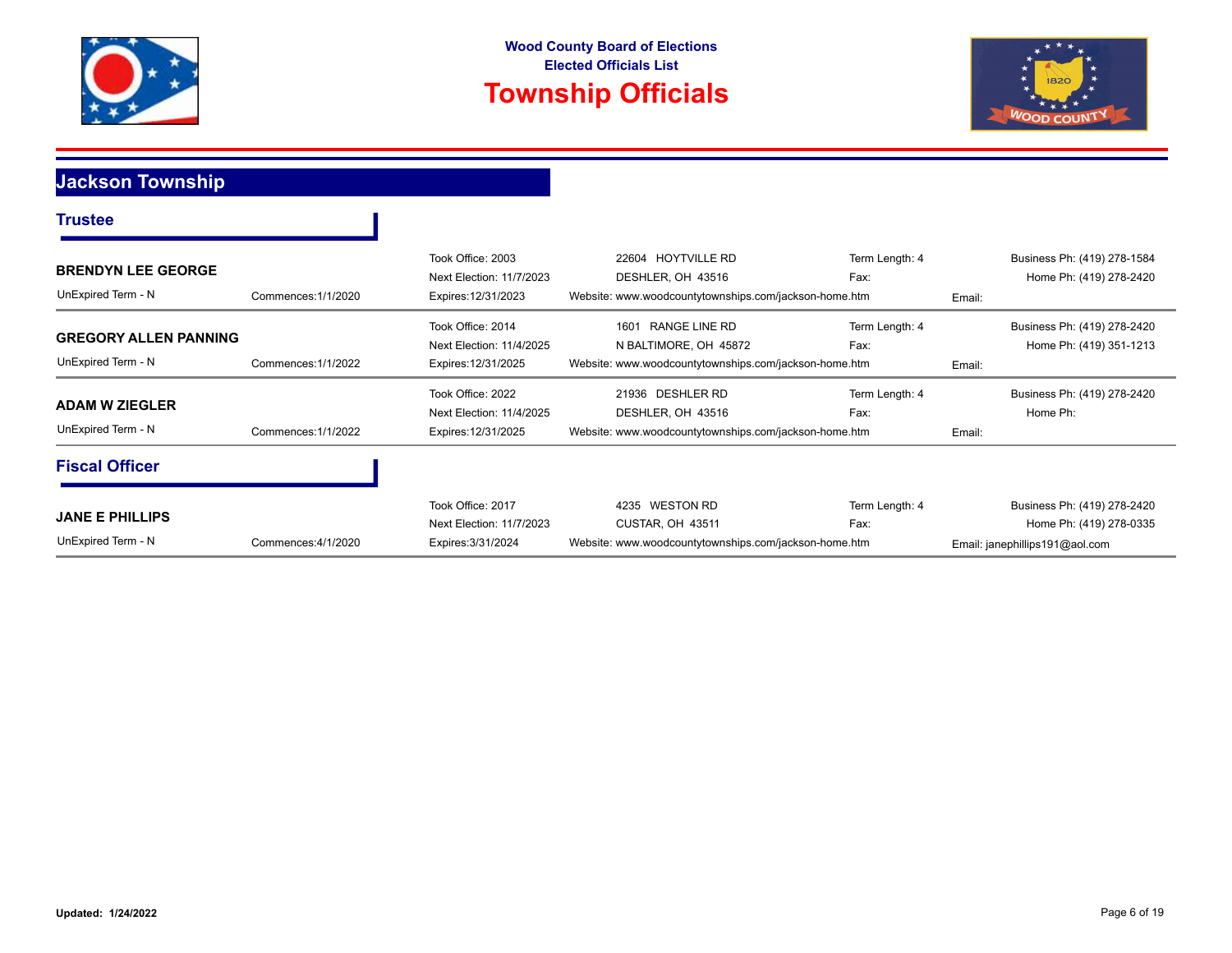



## **Lake Township**

| <b>Trustee</b>                                    |                     |                                                                      |                                                                                                            |                        |        |                                                                                         |
|---------------------------------------------------|---------------------|----------------------------------------------------------------------|------------------------------------------------------------------------------------------------------------|------------------------|--------|-----------------------------------------------------------------------------------------|
| <b>LORIE A DAVIS</b><br>UnExpired Term - N        | Commences: 1/1/2022 | Took Office: 2022<br>Next Election: 11/4/2025<br>Expires: 12/31/2025 | 30630 DROUILLARD RD # LOT 314<br>WALBRIDGE, OH 43465<br>Website: www.woodcountytownships.com/lake-home.htm | Term Length: 4<br>Fax: | Email: | Business Ph: (419) 838-6536<br>Home Ph:                                                 |
| <b>KENNETH L GILSDORF</b><br>UnExpired Term - N   | Commences: 1/1/2020 | Took Office: 2016<br>Next Election: 11/7/2023<br>Expires: 12/31/2023 | 313 OAK CT<br>WALBRIDGE, OH 43465<br>Website: www.woodcountytownships.com/lake-home.htm                    | Term Length: 4<br>Fax: | Email: | <b>Business Ph:</b><br>Home Ph: (419) 838-6536                                          |
| <b>RICHARD PAUL WELLING</b><br>UnExpired Term - N | Commences: 1/1/2022 | Took Office: 1998<br>Next Election: 11/4/2025<br>Expires: 12/31/2025 | 27241 LEMOYNE RD<br>MILLBURY, OH 43447<br>Website: www.woodcountytownships.com/lake-home.htm               | Term Length: 4<br>Fax: | Email: | Business Ph: (419) 838-6536<br>Home Ph: (419) 837-5743                                  |
| <b>Fiscal Officer</b>                             |                     |                                                                      |                                                                                                            |                        |        |                                                                                         |
| <b>BUDDY E RITSON</b><br>UnExpired Term - N       | Commences: 4/1/2020 | Took Office: 2020<br>Next Election: 11/7/2023<br>Expires: 3/31/2024  | 5823 CLOVER LN<br>WALBRIDGE, OH 43465<br>Website: www.woodcountytownships.com/lake-home.htm                | Term Length: 4<br>Fax: |        | Business Ph: (419) 838-6536<br>Home Ph: (419) 340-9123<br>Email: clerk@laketownship.com |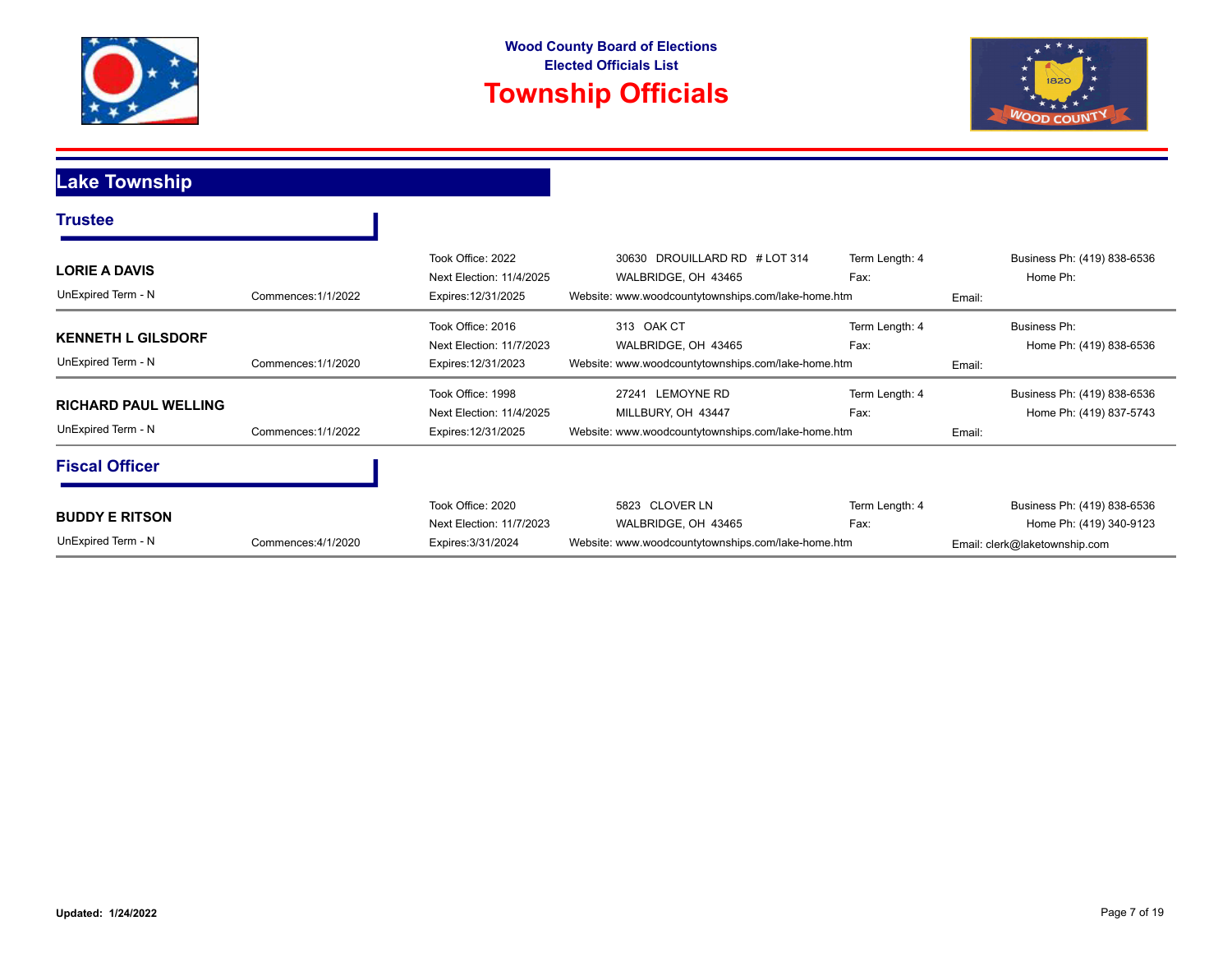



**Liberty Township**

 $\overline{\phantom{a}}$ 

| <b>CHRISTOPHER S HEINZE</b><br>UnExpired Term - N  | Commences: 1/1/2022 | Took Office: 2014<br>Next Election: 11/4/2025<br>Expires: 12/31/2025 | 7940 WHITACRE RD<br>CYGNET, OH 43413<br>Website: www.woodcountytownships.com/liberty-home.html | Term Length: 4<br>Fax: | Email: | Business Ph: (419) 308-2544<br>Home Ph: (419) 686-6917 |
|----------------------------------------------------|---------------------|----------------------------------------------------------------------|------------------------------------------------------------------------------------------------|------------------------|--------|--------------------------------------------------------|
| <b>GARY JOHN HERRINGSHAW</b><br>UnExpired Term - N | Commences: 1/1/2022 | Took Office: 2012<br>Next Election: 11/4/2025<br>Expires: 12/31/2025 | 18769 BAYS RD<br>RUDOLPH, OH 43462<br>Website: www.woodcountytownships.com/liberty-home.htm    | Term Length: 4<br>Fax: | Email: | Business Ph: (419) 669-4961<br>Home Ph: (419) 686-6917 |
| <b>DOUGLAS C KALE</b><br>UnExpired Term - N        | Commences: 1/1/2020 | Took Office: 2003<br>Next Election: 11/7/2023<br>Expires: 12/31/2023 | 7893 POTTER RD<br>RUDOLPH, OH 43462<br>Website: www.woodcountytownships.com/liberty-home.htm   | Term Length: 4<br>Fax: | Email: | Business Ph: (419) 686-1935<br>Home Ph: (419) 686-6917 |
| <b>Fiscal Officer</b>                              |                     |                                                                      |                                                                                                |                        |        |                                                        |
| <b>RODNEY LEE LUCAS</b><br>UnExpired Term - N      | Commences: 4/1/2020 | Took Office: 2012<br>Next Election: 11/7/2023<br>Expires: 3/31/2024  | 10194 RUDOLPH RD<br>RUDOLPH, OH 43462<br>Website: www.woodcountytownships.com/liberty-home.htm | Term Length: 4<br>Fax: | Email: | Business Ph: (419) 686-6917<br>Home Ph: (419) 686-0025 |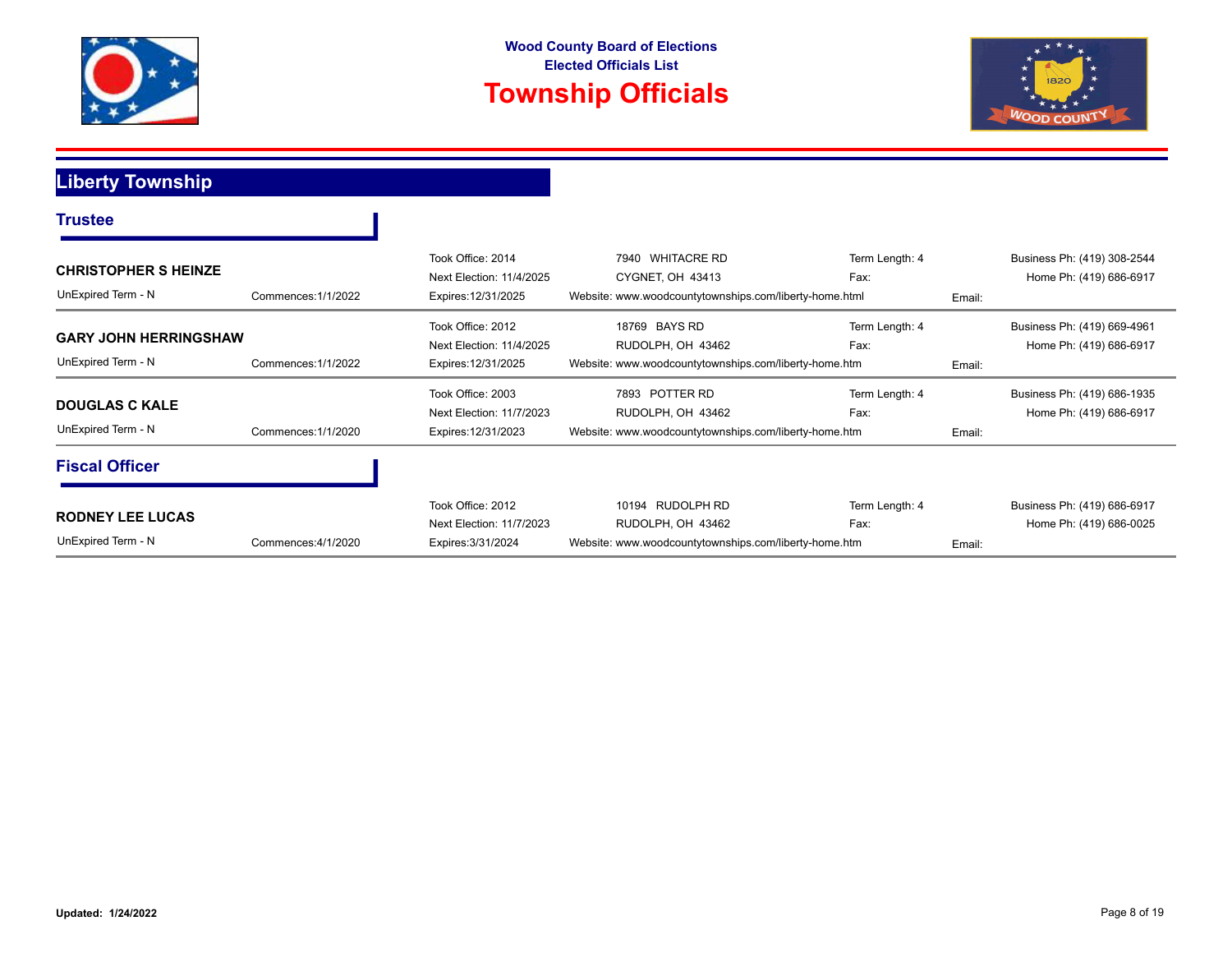



### **Middleton Township**

| <b>Trustee</b>                                 |                     |                                                                      |                                                                                                   |                        |                                                                                           |
|------------------------------------------------|---------------------|----------------------------------------------------------------------|---------------------------------------------------------------------------------------------------|------------------------|-------------------------------------------------------------------------------------------|
| <b>DONALD E CROMLEY</b><br>UnExpired Term - N  | Commences: 1/1/2022 | Took Office: 2020<br>Next Election: 11/4/2025<br>Expires: 12/31/2025 | 21159 PARGILLIS RD<br>BOWLING GREEN, OH 43402<br>Website: https://www.middletontownship.com/      | Term Length: 4<br>Fax: | Business Ph: (419) 823-1480<br>Home Ph: (419) 409-1020<br>Email: middletonfo@frontier.com |
| <b>MICHAEL D MOULTON</b><br>UnExpired Term - N | Commences: 1/1/2022 | Took Office: 2021<br>Next Election: 11/4/2025<br>Expires: 12/31/2025 | DEVILS HOLE RD<br>13321<br>BOWLING GREEN, OH 43402<br>Website: https://www.middletontownship.com/ | Term Length: 4<br>Fax: | Business Ph: (419) 823-1480<br>Home Ph:<br>Email: middletonfo@frontier.com                |
| <b>FRED E VETTER</b><br>UnExpired Term - N     | Commences: 1/1/2020 | Took Office: 2003<br>Next Election: 11/7/2023<br>Expires: 12/31/2023 | 11440 DEVILS HOLE RD<br>BOWLING GREEN, OH 43402<br>Website: https://www.middletontownship.com/    | Term Length: 4<br>Fax: | Business Ph: (419) 353-7144<br>Home Ph: (419) 823-1480<br>Email:                          |
| <b>Fiscal Officer</b>                          |                     |                                                                      |                                                                                                   |                        |                                                                                           |
| <b>LAURIE L LIMES</b><br>UnExpired Term - N    | Commences: 4/1/2020 | Took Office: 2003<br>Next Election: 11/7/2023<br>Expires: 3/31/2024  | 15228 CROSS CREEK RD<br>BOWLING GREEN, OH 43402<br>Website: https://www.middletontownship.com/    | Term Length: 4<br>Fax: | Business Ph: (419) 823-1480<br>Home Ph: (419) 823-1823<br>Email: middletonfo@frontier.com |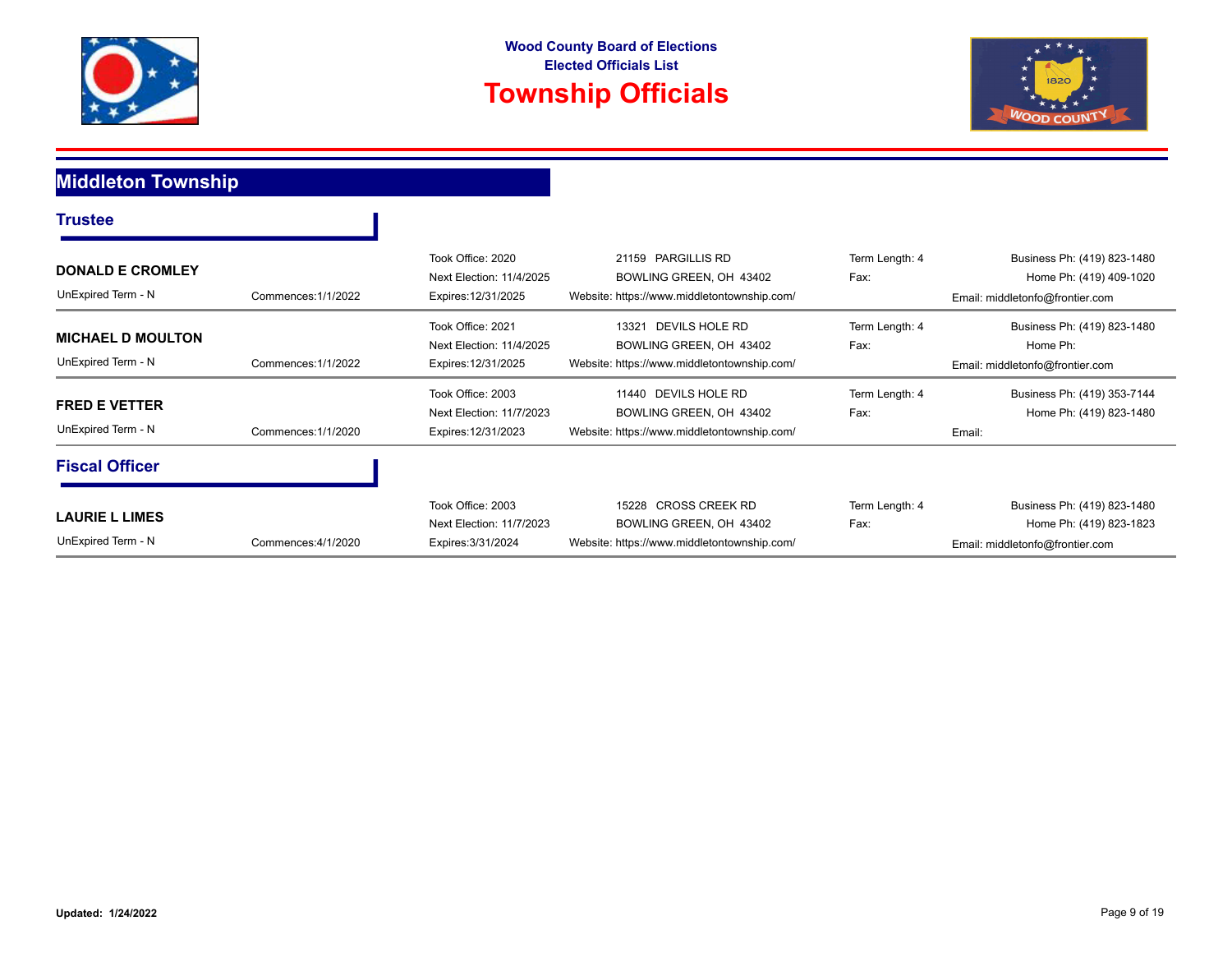



### **Milton Township**

| <b>Trustee</b>                                                            |                     |                                                                      |                                                                                                            |                        |        |                                                        |
|---------------------------------------------------------------------------|---------------------|----------------------------------------------------------------------|------------------------------------------------------------------------------------------------------------|------------------------|--------|--------------------------------------------------------|
| <b>PHILLIP L WEILNAU</b><br>UnExpired Term - N                            | Commences: 1/1/2020 | Took Office: 2016<br>Next Election: 11/7/2023<br>Expires: 12/31/2023 | 20569 DEFIANCE PIKE<br>CUSTAR, OH 43511<br>Website: www.woodcountytownships.com/milton-home.htm            | Term Length: 4<br>Fax: | Email: | Business Ph: (419) 669-2282<br>Home Ph: (419) 669-4368 |
| <b>NATHAN LOUIS WILHELM</b><br>UnExpired Term - N                         | Commences: 1/1/2022 | Took Office: 2018<br>Next Election: 11/4/2025<br>Expires: 12/31/2025 | <b>WESTON RD</b><br>8901<br>CUSTAR, OH 43511<br>Website: https://woodcountytownships.com/townships/milton/ | Term Length: 4<br>Fax: | Email: | Business Ph:<br>Home Ph:                               |
| <b>STANLEY J WILHELM</b><br>UnExpired Term - N                            | Commences: 1/1/2022 | Took Office: 1990<br>Next Election: 11/4/2025<br>Expires: 12/31/2025 | OTSEGO PIKE<br>7471<br>CUSTAR, OH 43511<br>Website: www.woodcountytownships.com/milton-home.htm            | Term Length: 4<br>Fax: | Email: | Business Ph:<br>Home Ph:                               |
| <b>Fiscal Officer</b>                                                     |                     |                                                                      |                                                                                                            |                        |        |                                                        |
| <b>ROBERT JOSEPH MAHLMAN</b><br>UnExpired Term - N<br>Commences: 4/1/2020 |                     | Took Office: 2016<br>Next Election: 11/7/2023<br>Expires: 3/31/2024  | 19441 MERMILL RD<br>RUDOLPH, OH 43462<br>Website: www.woodcountytownships.com/milton-home.htm              | Term Length: 4<br>Fax: | Email: | Business Ph: (419) 663-2282<br>Home Ph:                |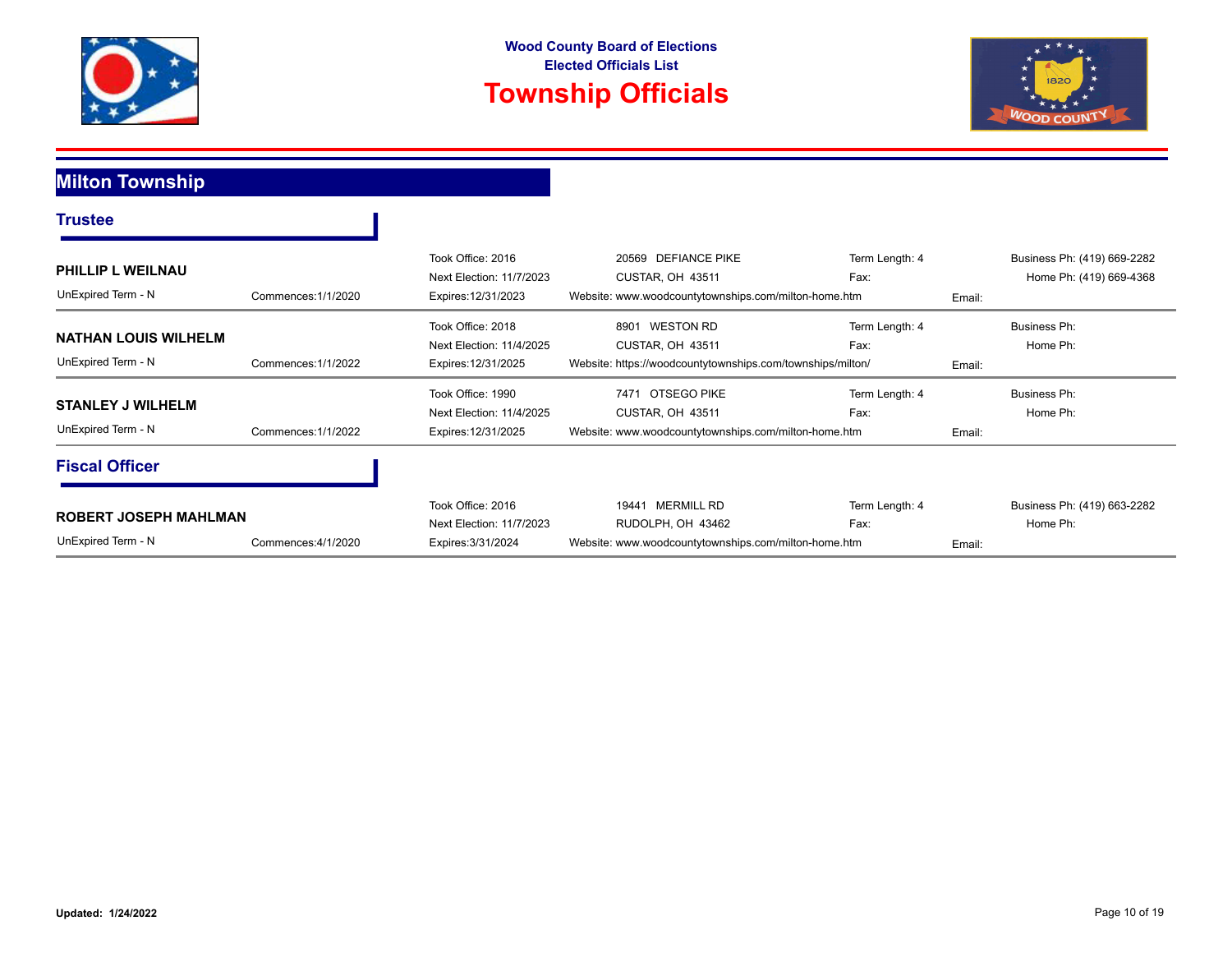



**Montgomery Township**

| <b>Trustee</b>                                    |                     |                                                                      |                                                                                                         |                        |        |                                                        |
|---------------------------------------------------|---------------------|----------------------------------------------------------------------|---------------------------------------------------------------------------------------------------------|------------------------|--------|--------------------------------------------------------|
| <b>ROBERT DALLAS GONYER</b><br>UnExpired Term - N | Commences: 1/1/2022 | Took Office: 2006<br>Next Election: 11/4/2025<br>Expires: 12/31/2025 | 5025 BAYS RD<br>WAYNE, OH 43466<br>Website: www.woodcountytownships.com/montgomery.html                 | Term Length: 4<br>Fax: | Email: | Business Ph: (419) 288-2679<br>Home Ph: (419) 288-3535 |
| <b>JERRY L HOUTZ JR</b><br>UnExpired Term - N     | Commences: 1/1/2022 | Took Office: 2014<br>Next Election: 11/4/2025<br>Expires: 12/31/2025 | PO BOX 191<br>WAYNE, OH 43466<br>Website: www.woodcountytownships.com/montgomery.html                   | Term Length: 4<br>Fax: | Email: | Business Ph: (419) 288-3535<br>Home Ph: (419) 575-4833 |
| <b>ALFRED TIMOTHY RUBEL</b><br>UnExpired Term - N | Commences: 1/1/2020 | Took Office: 2016<br>Next Election: 11/7/2023<br>Expires: 12/31/2023 | <b>JERRY CITY RD</b><br>4567<br>WAYNE, OH 43466<br>Website: www.woodcountytownships.com/montgomery.html | Term Length: 4<br>Fax: | Email: | Business Ph:<br>Home Ph: (419) 288-3535                |
| <b>Fiscal Officer</b>                             |                     |                                                                      |                                                                                                         |                        |        |                                                        |
| <b>SANDRA KAY RUBEL</b><br>UnExpired Term - N     | Commences: 4/1/2020 | Took Office: 2020<br>Next Election: 11/7/2023<br>Expires: 3/31/2024  | JERRY CITY RD<br>4567<br>WAYNE, OH 43466<br>Website: www.woodcountytownships.com/montgomery.html        | Term Length: 4<br>Fax: | Email: | Business Ph: (419) 288-3535<br>Home Ph:                |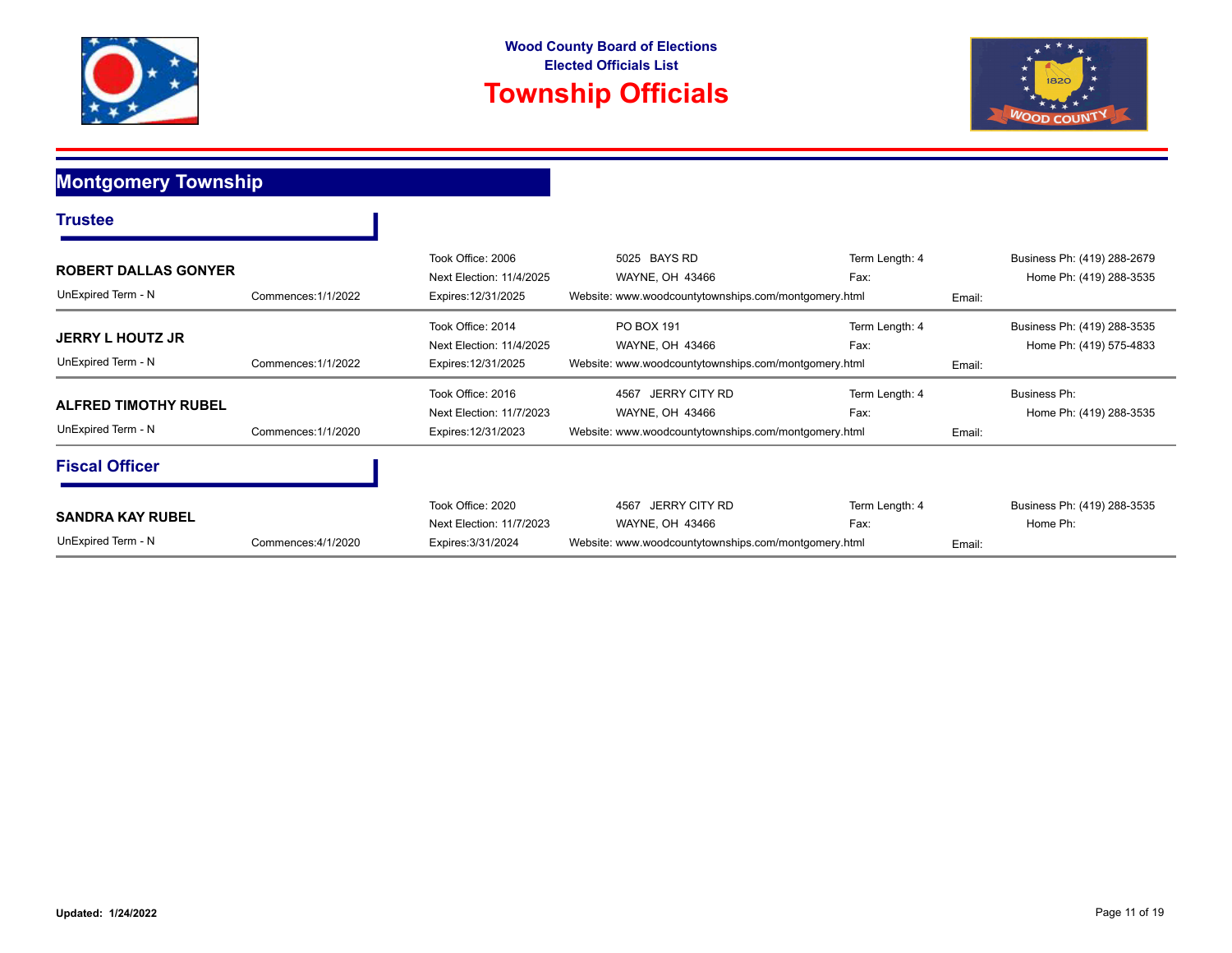



# **Perry Township**

| <b>Trustee</b>                                  |                     |                                                                      |                                                                                                        |                        |        |                                                        |
|-------------------------------------------------|---------------------|----------------------------------------------------------------------|--------------------------------------------------------------------------------------------------------|------------------------|--------|--------------------------------------------------------|
| <b>ERIC JAY BURNS</b><br>UnExpired Term - N     | Commences: 1/1/2022 | Took Office: 2016<br>Next Election: 11/4/2025<br>Expires: 12/31/2025 | <b>BARBOUR RD</b><br>3177<br>FOSTORIA, OH 44830<br>Website: www.woodcountytownships.com/perry-home.htm | Term Length: 4<br>Fax: | Email: | Business Ph:<br>Home Ph:                               |
| <b>ANTHONY W THOMPSON</b><br>UnExpired Term - N | Commences: 1/1/2022 | Took Office: 2022<br>Next Election: 11/4/2025<br>Expires: 12/31/2025 | 1379 BROOKSIDE DR<br>FOSTORIA, OH 44830<br>Website: https://woodcountytownships.com/townships/perry/   | Term Length: 4<br>Fax: | Email: | <b>Business Ph:</b><br>Home Ph: (419) 619-2994         |
| <b>CHAD A WONDERLY</b><br>UnExpired Term - N    | Commences: 1/1/2020 | Took Office: 2016<br>Next Election: 11/7/2023<br>Expires: 12/31/2023 | 3409 FOSTORIA RD<br>FOSTORIA, OH 44830<br>Website: www.woodcountytownships.com/perry-home.htm          | Term Length: 4<br>Fax: | Email: | Business Ph:<br>Home Ph:                               |
| <b>Fiscal Officer</b>                           |                     |                                                                      |                                                                                                        |                        |        |                                                        |
| <b>JANE MARIE STEARNS</b><br>UnExpired Term - N | Commences: 4/1/2020 | Took Office: 2012<br>Next Election: 11/7/2023<br>Expires: 3/31/2024  | 5742 EAGLEVILLE RD<br>BLOOMDALE, OH 44817<br>Website: www.woodcountytownships.com/perry-home.hrm       | Term Length: 4<br>Fax: | Email: | Business Ph: (419) 435-6279<br>Home Ph: (419) 348-8703 |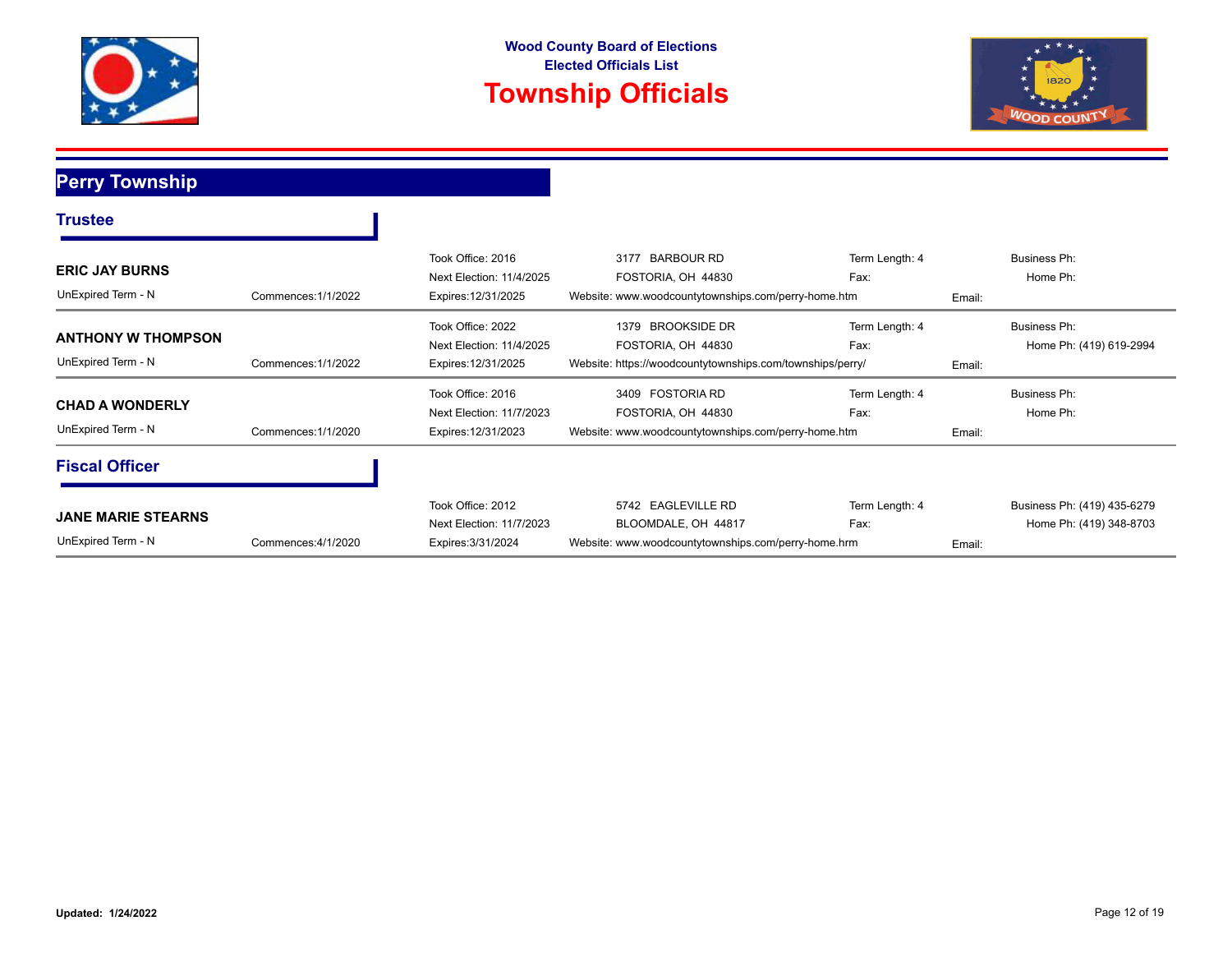



### **Perrysburg Township**

| <b>Trustee</b>                                 |                     |                                                                      |                                                                                    |                                  |                                                                                             |
|------------------------------------------------|---------------------|----------------------------------------------------------------------|------------------------------------------------------------------------------------|----------------------------------|---------------------------------------------------------------------------------------------|
| <b>GARY R BRITTEN</b><br>UnExpired Term - N    | Commences: 1/1/2022 | Took Office: 2006<br>Next Election: 11/4/2025<br>Expires: 12/31/2025 | 10700 ROACHTON RD<br>PERRYSBURG, OH 43551<br>Website: www.perrysburgtownship.us    | Term Length: 4<br>Fax:<br>Email: | Business Ph: (419) 872-8861<br>Home Ph: (419) 779-0396                                      |
| <b>ROBERT P MACK</b><br>UnExpired Term - N     | Commences: 1/1/2022 | Took Office: 2002<br>Next Election: 11/4/2025<br>Expires: 12/31/2025 | 30195 MORNINGSIDE DR<br>PERRYSBURG, OH 43551<br>Website: www.perrysburgtownship.us | Term Length: 4<br>Fax:           | Business Ph: (419) 661-1992<br>Home Ph: (419) 872-8861<br>Email: rpmack@buckeye-express.com |
| <b>JOSEPH E SCHALLER</b><br>UnExpired Term - N | Commences: 1/1/2020 | Took Office: 2015<br>Next Election: 11/7/2023<br>Expires: 12/31/2023 | 27840 GLENWOOD RD<br>PERRYSBURG, OH 43551<br>Website:                              | Term Length: 4<br>Fax:<br>Email: | Business Ph:<br>Home Ph:                                                                    |
| <b>Fiscal Officer</b>                          |                     |                                                                      |                                                                                    |                                  |                                                                                             |
| <b>HANNAH L NELSON</b><br>UnExpired Term - N   | Commences: 4/2/2022 | Took Office: 2021<br>Next Election: 11/7/2023<br>Expires: 3/31/2024  | 26250 GLENWOOD RD<br>PERRYSBURG, OH 43551<br>Website: www.perrysburgtownship.us    | Term Length: 4<br>Fax:<br>Email: | Business Ph: (419) 872-8861<br>Home Ph:                                                     |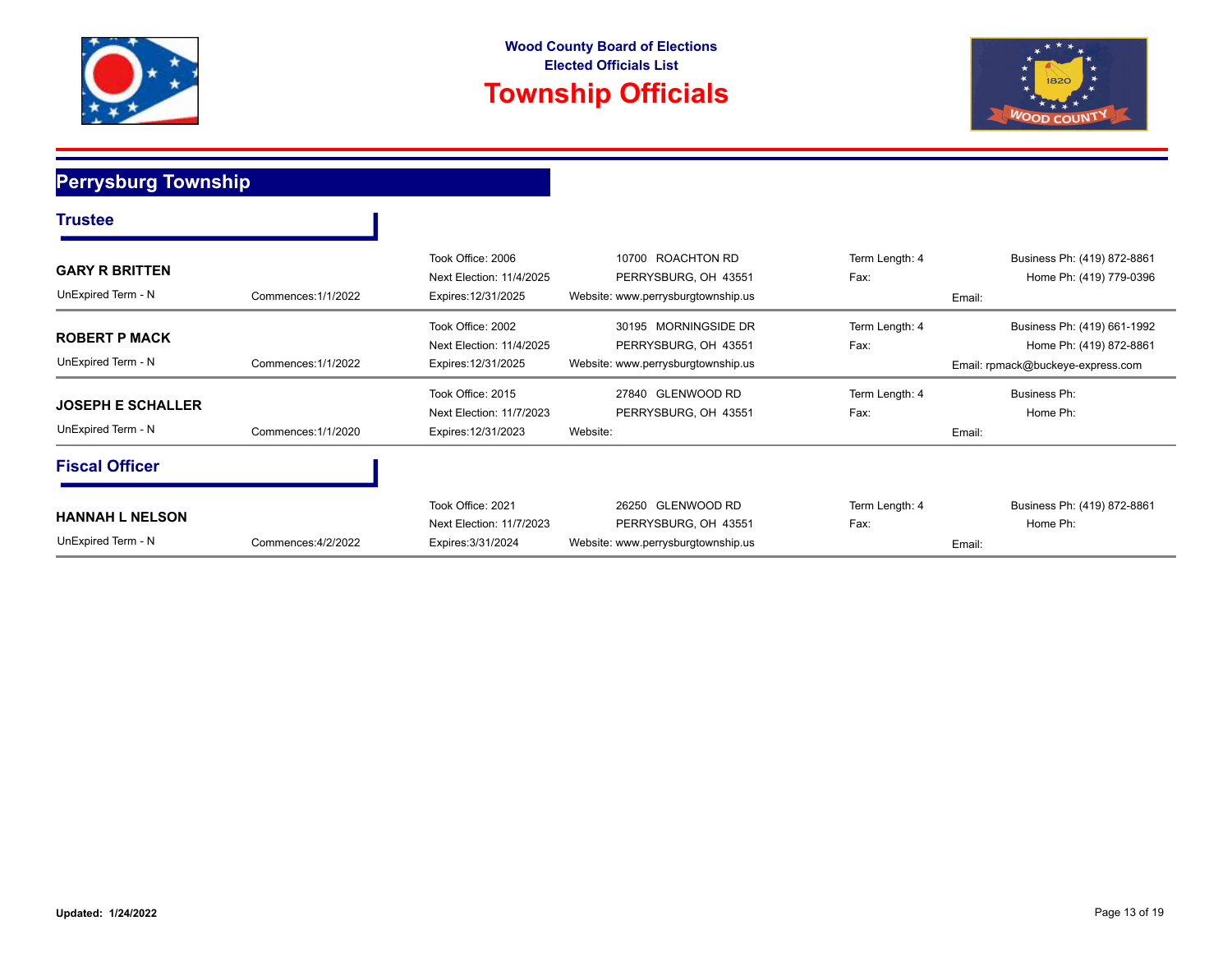



## **Plain Township**

| <b>Trustee</b>                                                           |                     |                                                                      |                                                                                                            |                        |                                                                                       |  |
|--------------------------------------------------------------------------|---------------------|----------------------------------------------------------------------|------------------------------------------------------------------------------------------------------------|------------------------|---------------------------------------------------------------------------------------|--|
| <b>DONALD LEE BECHSTEIN</b><br>UnExpired Term - N<br>Commences: 1/1/2022 |                     | Took Office: 2002<br>Next Election: 11/4/2025<br>Expires: 12/31/2025 | 16375 SAND RIDGE RD<br>BOWLING GREEN, OH 43402<br>Website: www.woodcountytownships.com/plain-home.htm      | Term Length: 4<br>Fax: | Business Ph: (419) 354-1567<br>Home Ph: (419) 352-3769<br>Email: dlbechst@yahoo.com   |  |
| <b>RONALD W BECHSTEIN JR</b><br>UnExpired Term - N                       | Commences: 1/1/2020 | Took Office: 2020<br>Next Election: 11/7/2023<br>Expires: 12/31/2023 | 16512 SAND RIDGE RD<br>BOWLING GREEN, OH 43402<br>Website: www.woodcountytownships.com/plain-home.htm      | Term Length: 4<br>Fax: | Business Ph:<br>Home Ph: (419) 352-8233<br>Email:                                     |  |
| <b>JAMES ALLEN ROSSOW</b><br>UnExpired Term - N                          | Commences: 1/1/2022 | Took Office: 2010<br>Next Election: 11/4/2025<br>Expires: 12/31/2025 | <b>GREEN RD</b><br>15821<br>BOWLING GREEN, OH 43402<br>Website: www.woodcountytownships.com/plain-home.htm | Term Length: 4<br>Fax: | Business Ph: (419) 352-5740<br>Home Ph: (419) 352-3769<br>Email: rossow@amplex.net    |  |
| <b>Fiscal Officer</b>                                                    |                     |                                                                      |                                                                                                            |                        |                                                                                       |  |
| <b>ELIZABETH B BOSTDORFF</b><br>UnExpired Term - N                       | Commences: 4/1/2020 | Took Office: 2014<br>Next Election: 11/7/2023<br>Expires: 3/31/2024  | BRIM RD<br>18617<br>BOWLING GREEN, OH 43402-9318<br>Website: www.woodcountytownships.com/plain.html        | Term Length: 4<br>Fax: | Business Ph: (419) 352-3769<br>Home Ph: (419) 352-3381<br>Email: ebostdorff@yahoo.com |  |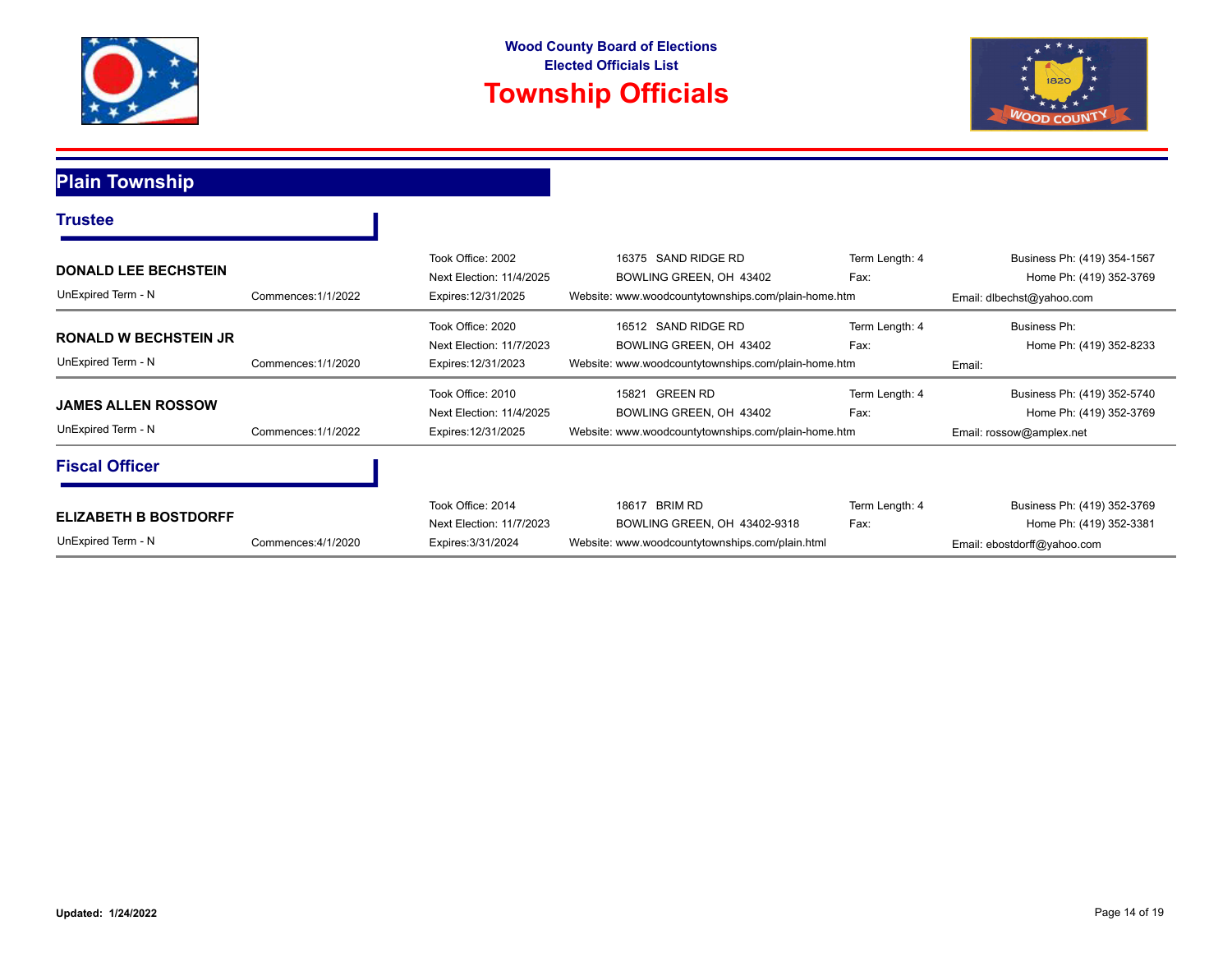



### **Portage Township**

| <b>Trustee</b>                                |                     |                                                                      |                                                                                                    |                        |                                                                                   |
|-----------------------------------------------|---------------------|----------------------------------------------------------------------|----------------------------------------------------------------------------------------------------|------------------------|-----------------------------------------------------------------------------------|
| <b>ED M FOOS</b><br>UnExpired Term - N        | Commences: 1/1/2020 | Took Office: 2003<br>Next Election: 11/7/2023<br>Expires: 12/31/2023 | SOLETHER RD<br>11569<br>PORTAGE, OH 43451<br>Website: www.woodcountytownships.com/portage-home.htm | Term Length: 4<br>Fax: | Business Ph: (419) 686-8252<br>Home Ph: (419) 686-8871<br>Email: dlfoos@wcnet.org |
| <b>RODNEY J RHODEN</b><br>UnExpired Term - N  | Commences: 1/1/2022 | Took Office: 2014<br>Next Election: 11/4/2025<br>Expires: 12/31/2025 | 11033 BAYS RD<br>CYGNET, OH 43413<br>Website: www.woodcountytownships.com/portage-home.html        | Term Length: 4<br>Fax: | Business Ph: (419) 601-0933<br>Home Ph: (419) 686-8871<br>Email:                  |
| <b>DONALD L ZEIGLER</b><br>UnExpired Term - N | Commences: 1/1/2022 | Took Office: 2018<br>Next Election: 11/4/2025<br>Expires: 12/31/2025 | 9113 EMERSON RD<br>WAYNE, OH 43466<br>Website: https://woodcountytownships.com/townships/portage/  | Term Length: 4<br>Fax: | Business Ph: (419) 686-8871<br>Home Ph: (419) 352-4551<br>Email:                  |
| <b>Fiscal Officer</b>                         |                     |                                                                      |                                                                                                    |                        |                                                                                   |
| <b>BRIAN M KING</b><br>UnExpired Term - N     | Commences: 4/1/2020 | Took Office: 2016<br>Next Election: 11/7/2023<br>Expires: 3/31/2024  | 8628 BLOOMDALE RD<br>WAYNE, OH 43466<br>Website: www.woodcountytownships.com/portage-home.htm      | Term Length: 4<br>Fax: | Business Ph: (419) 686-8871<br>Home Ph:<br>Email:                                 |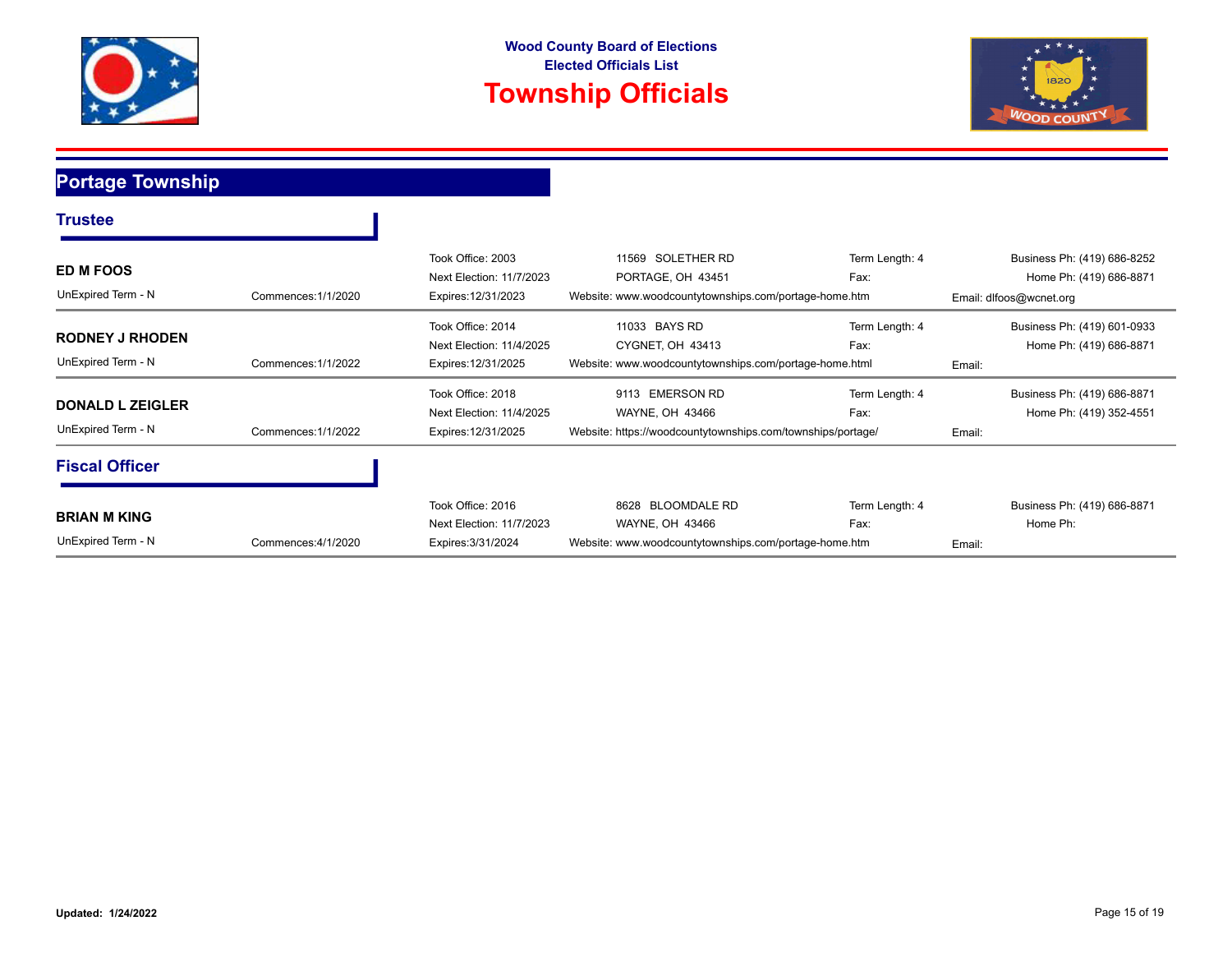



### **Troy Township**

| <b>Trustee</b>                                     |                     |                                                                      |                                                                              |                                  |                                                        |
|----------------------------------------------------|---------------------|----------------------------------------------------------------------|------------------------------------------------------------------------------|----------------------------------|--------------------------------------------------------|
| <b>MATTHEW LEE BRINKER</b><br>UnExpired Term - N   | Commences: 1/1/2022 | Took Office: 2010<br>Next Election: 11/4/2025<br>Expires: 12/31/2025 | DOWLING RD<br>4707<br>PERRYSBURG, OH 43551<br>Website: www.troytownship.us   | Term Length: 4<br>Fax:<br>Email: | Business Ph: (419) 837-5385<br>Home Ph: (419) 408-5443 |
| <b>RICHARD P GREULICH JR</b><br>UnExpired Term - N | Commences: 1/1/2020 | Took Office: 2016<br>Next Election: 11/7/2023<br>Expires: 12/31/2023 | 23445 STONY RIDGE RD<br>PERRYSBURG, OH 43551<br>Website: www.troytownship.us | Term Length: 4<br>Fax:<br>Email: | Business Ph:<br>Home Ph: (419) 833-5111                |
| <b>KENNETH J RECKER</b><br>UnExpired Term - N      | Commences: 1/1/2022 | Took Office: 2010<br>Next Election: 11/4/2025<br>Expires: 12/31/2025 | OTTAWA RD<br>1651<br>GENOA, OH 43430<br>Website: www.troytownship.us         | Term Length: 4<br>Fax:<br>Email: | Business Ph: (419) 467-7617<br>Home Ph: (419) 837-5385 |
| <b>Fiscal Officer</b>                              |                     |                                                                      |                                                                              |                                  |                                                        |
| <b>LINDA FAY BINIKER</b><br>UnExpired Term - N     | Commences: 4/1/2020 | Took Office: 2000<br>Next Election: 11/7/2023<br>Expires: 3/31/2024  | PO BOX 205<br>STONY RIDGE, OH 43463<br>Website: www.troytownship.us          | Term Length: 4<br>Fax:<br>Email: | Business Ph: (419) 837-9636<br>Home Ph: (419) 837-5385 |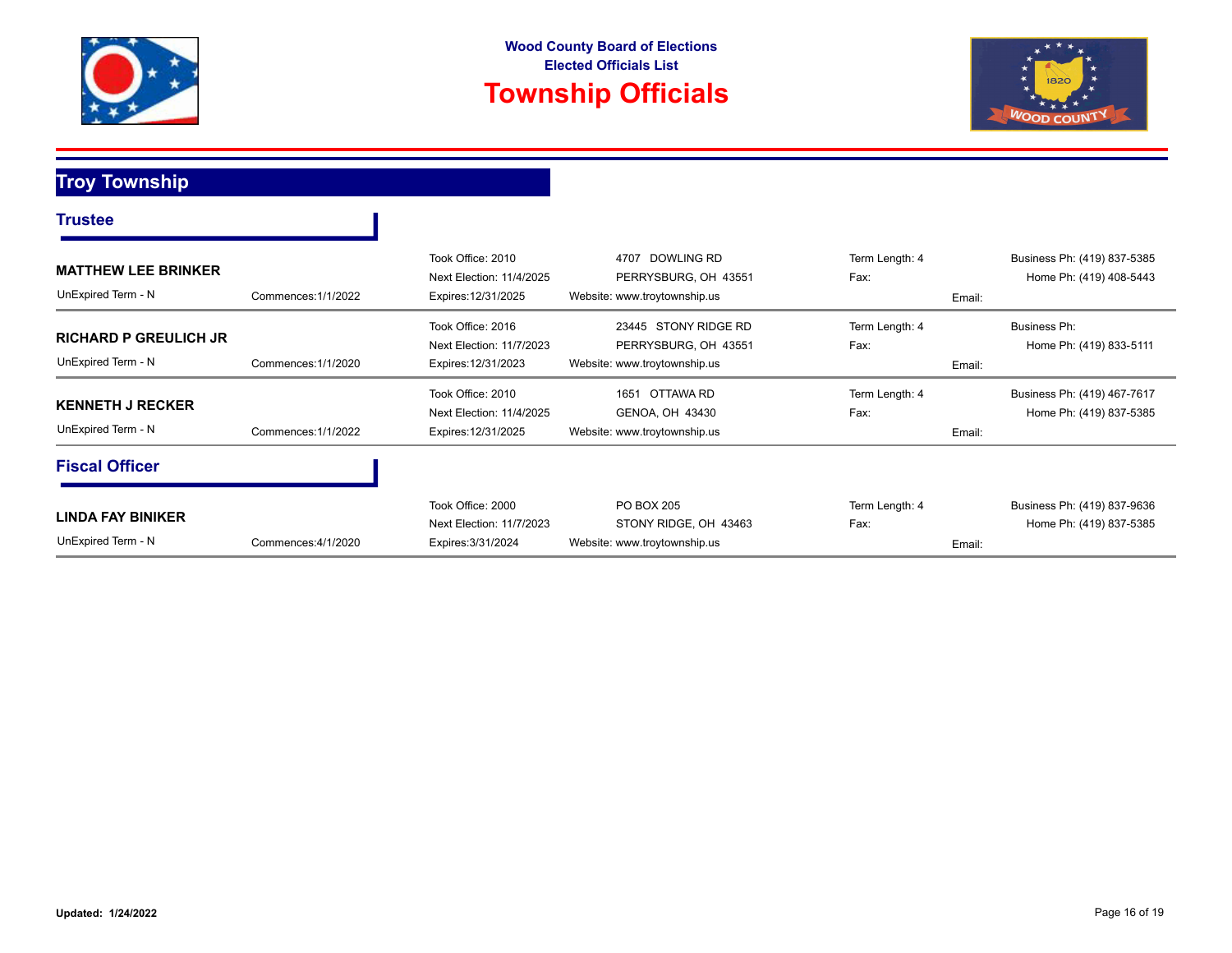



## **Washington Township**

| Trustee                                            |                     |                                                                      |                                                                                                                     |                        |                                                                                       |
|----------------------------------------------------|---------------------|----------------------------------------------------------------------|---------------------------------------------------------------------------------------------------------------------|------------------------|---------------------------------------------------------------------------------------|
| <b>ABEL W EULER</b><br>UnExpired Term - N          | Commences: 1/1/2022 | Took Office: 2010<br>Next Election: 11/4/2025<br>Expires: 12/31/2025 | 17622 CROSS CREEK RD<br>BOWLING GREEN, OH 43402<br>Website: www.woodcountytownships.com/washington-home.htm         | Term Length: 4<br>Fax: | Business Ph: (419) 250-2728<br>Home Ph: (419) 823-8612<br>Email: abe.euler@yahoo.com  |
| <b>STEVEN MICHAEL POWELL</b><br>UnExpired Term - N | Commences: 1/1/2020 | Took Office: 1996<br>Next Election: 11/7/2023<br>Expires: 12/31/2023 | KELLOGG RD<br>17110<br>BOWLING GREEN, OH 43402<br>Website: www.woodcountytownships.com/washington-home.htm          | Term Length: 4<br>Fax: | Business Ph:<br>Home Ph: (419) 823-3498<br>Email: smpowell53@gmail.com                |
| <b>DAVID LEE SMITH</b><br>UnExpired Term - N       | Commences: 1/1/2022 | Took Office: 1998<br>Next Election: 11/4/2025<br>Expires: 12/31/2025 | <b>BRILLHART RD</b><br>19020<br>BOWLING GREEN, OH 43402<br>Website: www.woodcountytownships.com/washington-home.htm | Term Length: 4<br>Fax: | Business Ph: (419) 409-1056<br>Home Ph: (419) 823-8612<br>Email: dlsmith@metalink.net |
| <b>Fiscal Officer</b>                              |                     |                                                                      |                                                                                                                     |                        |                                                                                       |
| <b>KRISTEL K BEYER</b><br>UnExpired Term - N       | Commences: 4/1/2020 | Took Office: 2016<br>Next Election: 11/7/2023<br>Expires: 3/31/2024  | 18582 WESTON RD<br>GRAND RAPIDS, OH 43522<br>Website: www.woodcountytownships.com/washington-home.htm               | Term Length: 4<br>Fax: | Business Ph: (419) 823-8612<br>Home Ph:<br>Email: kristelkay@yahoo.com                |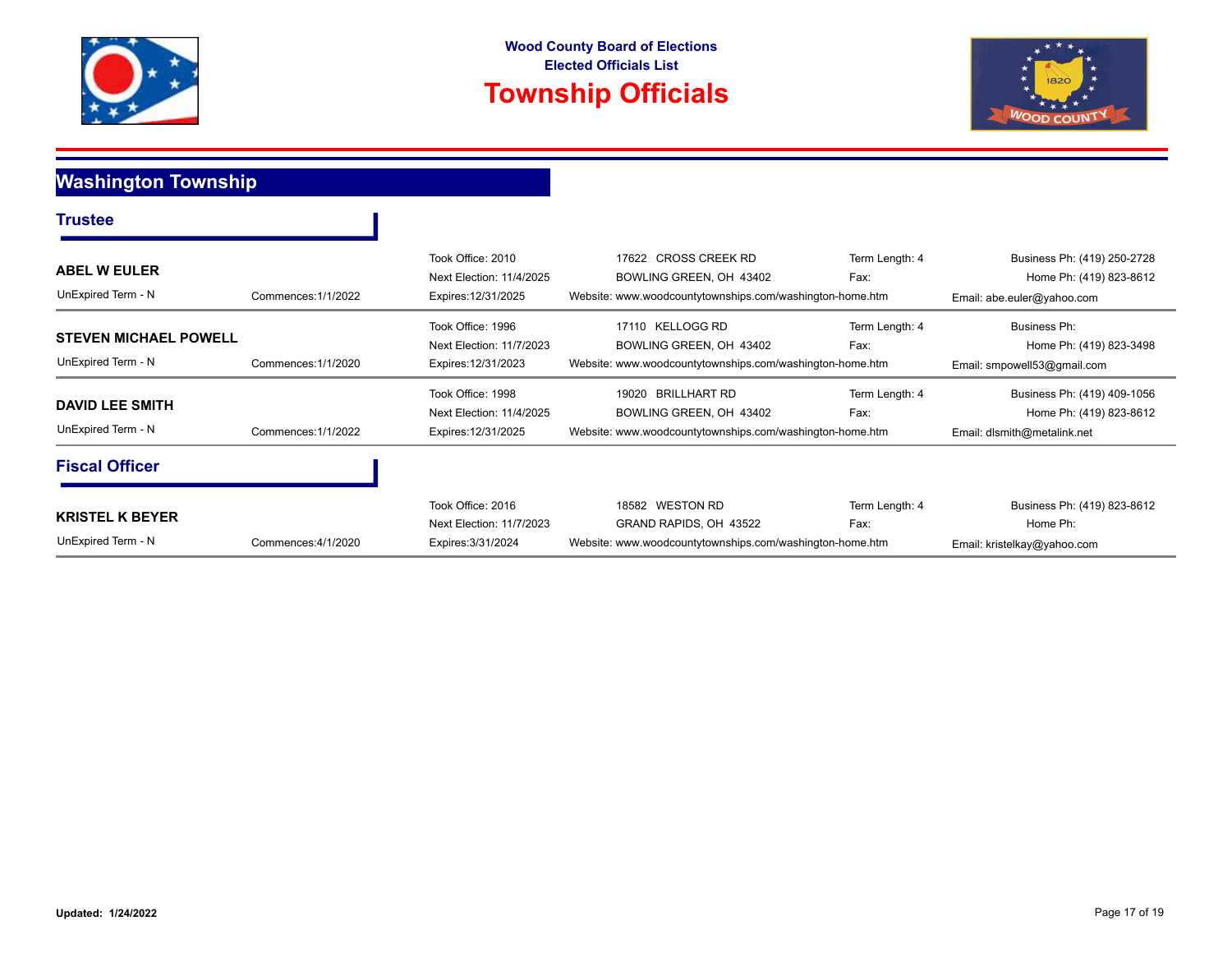



### **Webster Township**

| <b>Trustee</b>                                      |                     |                                                                      |                                                                                                                   |                        |        |                                                                        |
|-----------------------------------------------------|---------------------|----------------------------------------------------------------------|-------------------------------------------------------------------------------------------------------------------|------------------------|--------|------------------------------------------------------------------------|
| <b>ISAAC NATHANAEL BAILEY</b><br>UnExpired Term - N | Commences: 1/1/2022 | Took Office: 2014<br>Next Election: 11/4/2025<br>Expires: 12/31/2025 | 8980 NELSON RD<br>BOWLING GREEN, OH 43402<br>Website: www.woodcountytownships.com/webster-home.html               | Term Length: 4<br>Fax: | Email: | Business Ph: (419) 308-9945<br>Home Ph: (419) 833-1040                 |
| <b>MARK L BUSHMAN</b><br>UnExpired Term - N         | Commences: 1/1/2020 | Took Office: 2003<br>Next Election: 11/7/2023<br>Expires: 12/31/2023 | 5317 ALEXANDER RD<br>PEMBERVILLE, OH 43450<br>Website: www.woodcountytownships.com/webster-home.htm               | Term Length: 4<br>Fax: | Email: | Business Ph: (419) 287-3796<br>Home Ph: (419) 833-1040                 |
| <b>JIM L CAJKA</b><br>UnExpired Term - N            | Commences: 1/1/2022 | Took Office: 2006<br>Next Election: 11/4/2025<br>Expires: 12/31/2025 | <b>MIDDLETON PIKE</b><br>5427<br>LUCKEY, OH 43443<br>Website: www.woodcountytownships.com/webster-home.htm        | Term Length: 4<br>Fax: | Email: | Business Ph: (419) 260-4980<br>Home Ph: (419) 833-1040                 |
| <b>Fiscal Officer</b>                               |                     |                                                                      |                                                                                                                   |                        |        |                                                                        |
| <b>JULIE MARIE FOOS</b><br>UnExpired Term - N       | Commences: 4/1/2020 | Took Office: 2016<br>Next Election: 11/7/2023<br>Expires: 3/31/2024  | <b>MIDDLETON PIKE</b><br>9637<br>BOWLING GREEN, OH 43402<br>Website: www.woodcountytownships.com/webster-home.htm | Term Length: 4<br>Fax: |        | Business Ph: (419) 833-1040<br>Home Ph:<br>Email: webstertwp@gmail.com |